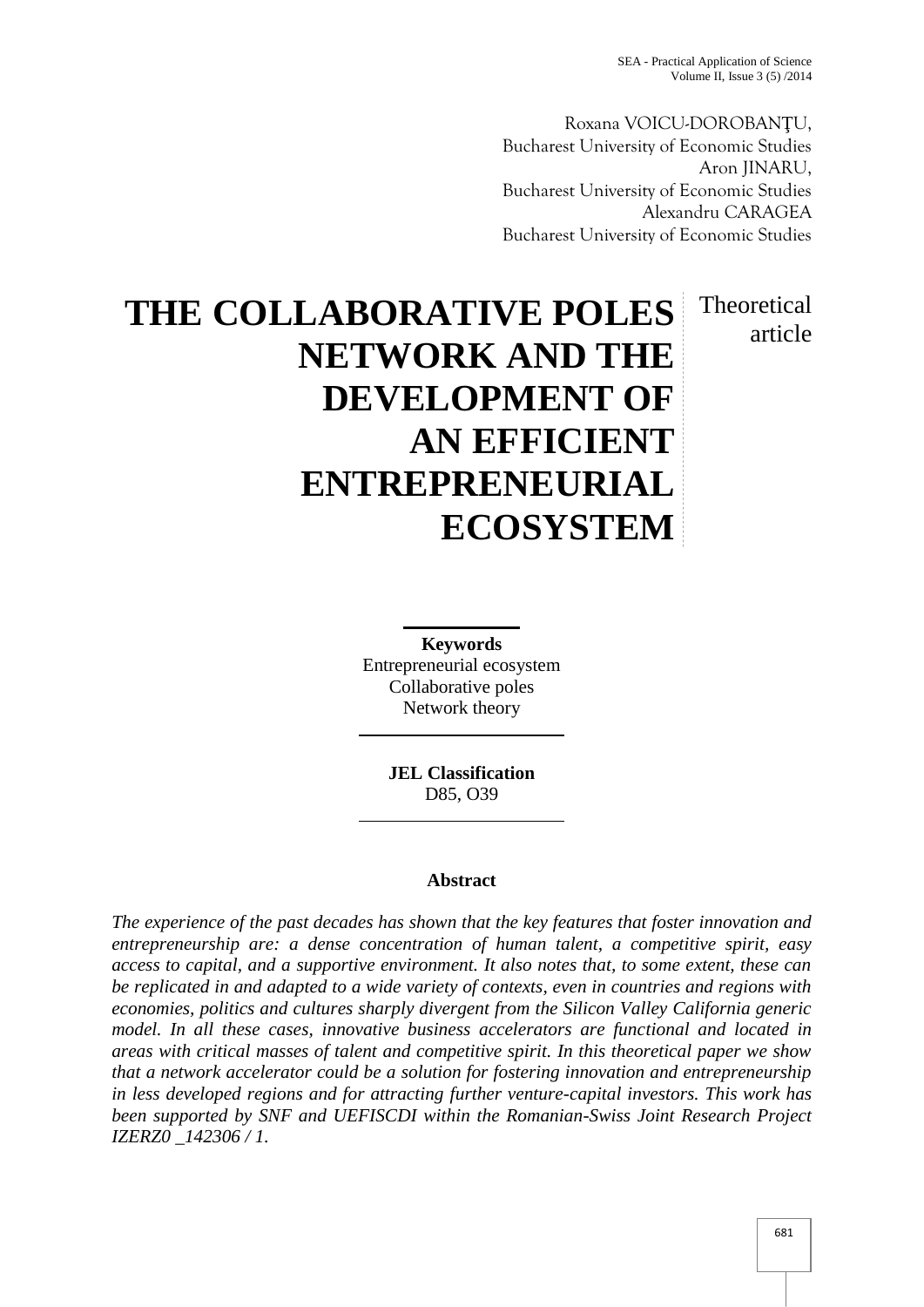## **Introduction / Context**

The reality of superior performance of the "group of firms – SMEs / industry" in the Northern Italy, as well as the innovative superior performance of places as "Silicon Valley", "Bangalore", etc., gave rise, during the last decades, to a lot of studies regarding these phenomena. So older concepts such as "agglomeration of economies", "industrial district", and/or newer concepts as "cluster of firms", "networks of enterprises", "development and/or growth poles", as well as concepts as "economic ecosystem", entrepreneurial ecosystem" have been (re)analyzed and (re)discussed in the economic and managerial literature.

By its static equilibrium view, the standard neoclassical economic theory cannot explain these complex phenomena. The Nobel Prize winner, Phelps (2007a, 2007b), observed that the "established body of economic theory" implies a "deterministic future", instead of treating the modern economy as it really is "an evolving, unruly, open-ended system".

Generally the economists (especially from the standard economic theory) ignore disagreements about what really is or what might happen (using presuppositions and assumptions to fit their mathematical models) – also, the ambiguity, complexity and uncertainty are ignored, or, are attenuated to probability distributions.

In his Nobel Prize lecture, Phelps rightfully sustained that the "distinctive character of the modern economy" involves "uncertainty, ambiguity, and diversity of beliefs." Entrepreneurs "have to act on their 'animal spirits,' " often launching their innovations first and discovering the benefits and costs afterward".

So if in the ... ideal, static, economic world" of the neoclassic standard economics there is no place for economic policy for innovation and entrepreneurship as well as for developing clusters, networks or poles of innovative SMEs, in the "real, dynamic economic world" there is plenty of places for such policies, strategies, action plans. Also if in the "ideal world of economic" there is only place for "competition and self-interest" and no place for "collaboration or cooperation as well as for common / community interest", in the "real world of economic" there is place for both.

#### **The challenge**

In this context the fundamental challenge / issue of the economics (and economic policy) is "how to generate, or how to build the environment for the emergence of, an industry and/or an entrepreneurial ecosystem". Within this fundamental issue/challenge there is also a basic constraint, a prescriptive one, "deduced" from a practical ethics

with a long term perspective and a precautionary principle: any growth and/or development that do not fulfill the criteria of economic efficiency, ecologic sustainability and social equity (i.e.: profit–planet–people) should not be allowed.

## **Main conceptual historical landmarks**

The term and concept of "industrial district" was first used, within the deployment of the first industrial revolution in urban areas, by Alfred Marshall in his seminal book ., The Principles of Economics (1890), "to describe an area of a monolithic "heavy industry", a "thickly peopled" zone (for instance: textile, coal, ship-building, steel, etc.). Since  $1980$ , the concept of  $\ldots$  industrial district" was revived by the analysis of the development, after the second world war, of the Northern Italy, of differentiated and dynamic groups of SMEs in different locations (industrial towns).

The concept of "growth pole" (pole de croissance) was introduced by the French economist François Perroux (1991), as a notion that seeks to explain and use of space in economics. A 'pole de croissance' is an industry, or group of related industries, that have growth rates above the national average and the capacity to generate growth through the impact of strong input-output linkages.

The term "business cluster", also known as an industry cluster, competitive cluster, was introduced and popularized by Michael Porter in The Competitive Advantage of Nations (1990). For Porter the business cluster is a "geographic of interconnected business, specialized suppliers, service providers, related industries and associated institutions in a particular field that compete and cooperate."

The concept of "the new economic geography" developed in the last decencies goes further than the "old" one (as the analysis and study of the spatial arrangements, agglomerations, distribution and location of the economic activities across a national territory and the international exchanges), towards an approach that could be called a "branch of anthropogeography". This new approach was influenced by the development of the "new economy" (the ICT, internet) with all its sophistication brought in by the globalization phenomenon. Also, as Anthony J. Venables shows, "the new economic geography provides an integrated and micro-founded approach to spatial economics. It emphasizes the role of clustering forces in generating an uneven distribution of economic activity and income across space. The

approach has been applied to the economics of cities, the emergence of regional disparities, and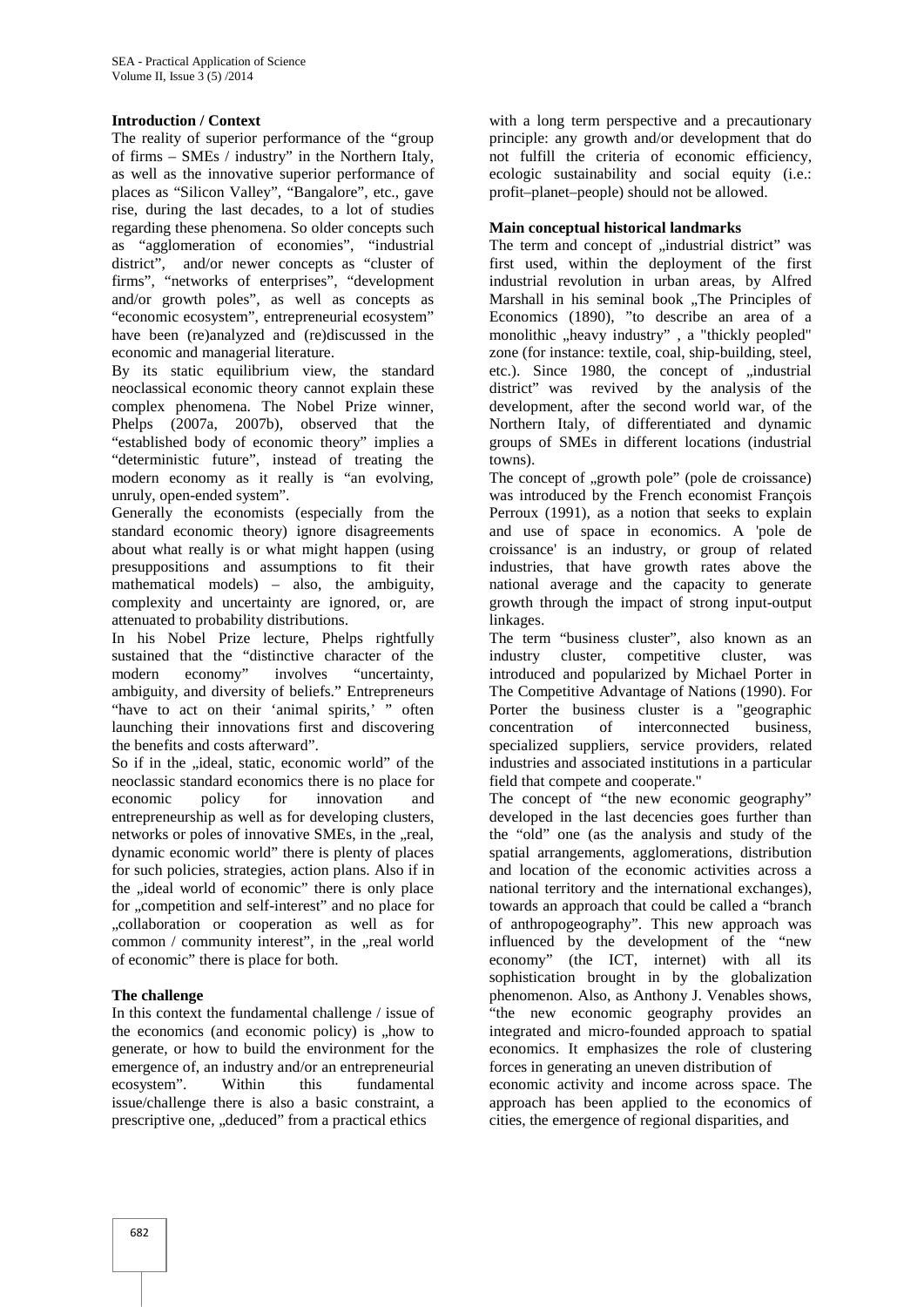the origins of international inequalities". R. Florida  $(2002)$  with his concept of  $\alpha$ , economic geography of talent" analysis the presence, the dynamic and concentration of a creative class and its talents in "city-regions". The "creative class" is seen as "a key intermediate variable in attracting high-tech industries and generating higher regional incomes". The dominant vision and/or metaphor of economy (and its economics – neoclassical economics) is the "mechanism" (see, for instance, Irving Fisher's economic model simulated by "a plumbing mechanism / system"), a "statistical mechanism" that was formalized and mathematized into what is called ..the general equilibrium theory" and despite the fact that more and more economists abandon this "metaphor" of economics, it remains the main economic theory taught in university and used by the policy makers, even now, after this actual crisis (that should "never happen"), the first globalized one.

The main, new vision and/or metaphor of economy that emerges is the "economy as/is an ecosystem". The Romanian economist, Nicholas Georgescu- Roegen, farther of the "bioeconomy", in his magnum opus "The Entropy Law and the Economic Process" (1971) endowed the "ecological economics" with a modern conceptual framework, based on a process view and the material, energetic and informational flows in an evolving economy. So in using the concept of "economic ecosystem", the "ecological economics" as Herman Daly (2011) said "must go well beyond the fusion of ecology and economics alone. The complex problems of today require a correspondingly complex synthesis of insights and tools from the social sciences, natural sciences and humanities, ecological economics seeks to promote truly transdisciplinary research in which practitioners accept that disciplinary boundaries are academic constructs irrelevant outside of the university and allow the problem being studied to determine the appropriate set of tools, rather than vice versa".

#### **The entrepreneurial and/or entrepreneurship ecosystem**

Give to a "creative mind "an unacceptable situation, a direction and a purpose" and he will find at least one way out. Give then, these results to an "innovative entrepreneurial mind" and he will implement as soon as possible a satisfying pathway from the actual un-sustainable situation to a future sustainable one.

It is a fact that the global economy is now so large that society can no longer safely pretend it operates within a limitless ecosystem, and so its un sustainability is a matter of evidence. In order to develop an economy that can be sustained within the finite biosphere, it requires new ways of

thinking and especially new ways of acting, or even

better, new way of "thinking and acting", id est, economic actors that practice genuine "action-

research" activities. And this "genuine actor" has a name – "innovative entrepreneur".

Recently, to characterize the present global context / situation of humanity, Schammer & Kaufer present a landscape of issues (pathologies), called the  $, 3$  divides":

-the ecological divide: disconnect between self and nature (e.g.: the global ecological footprint is of 1.5 planets)

-the social divide: disconnect between self and other (e.g.: two and a half billion people subsists on less than US\$ 2 per day

-the spiritual-cultural divide: disconnect between self and Self, between one's current "self" and the emerging future "Self" (greatest potential).

Further on, Scharmer & Kaufer show that, today, the human systems feature significant structural disconnects, such as: between financial and real economy (1.5 quadrillion versus 20 trillion); between infinite growth imperative (actual economic logic) and the finite resources of Earth; between the "haves" and the "haves not"; between institutional leadership and people; between gross domestic product (GDP) and well-being; between governance and the voiceless in human systems; between actual ownership forms and best societal use of property (overuse and mismanagement of the ecological and social commons in epic proportion); between technology and real societal needs (which generates technology bubbles).

Between the best and rapid paths to change this unacceptable situation are: "building entrepreneurial ecosystems" and / or "enhancing collaborative entrepreneurship". Generally, as ecologists Michael Begon, Colin R. Townsend, John L. Harper (2006) said: "the community ecology is the study of patterns in the structure and behavior of multispecies assemblages. Ecosystem ecology, on the other hand, is concerned with the structure and behavior of the same systems but with a focus on the flux of energy and matter"

The "collaborative entrepreneurship" is well by the book "Collaborative entrepreneurship: how networked firms use continuous innovation to create economic wealth". The authors, Miles, Raymond E., Grant Miles, & Charles C. Snow (1995) conceived a fictional, plausible case 'OpWin' Global Network, to show how the concept of "a multi-firm collaborative network" can be (so "a prescription") a genuine model for developing collaborative entrepreneurship, in a complex and dynamic environment. The concept of "entrepreneurship ecosystem" was developed by Daniel Isenberg in his Harvard Business Review seminal paper "How to Start an Entrepreneurial Revolution" (June 2010), where he describes what "type of environment" is needed by the entrepreneurs to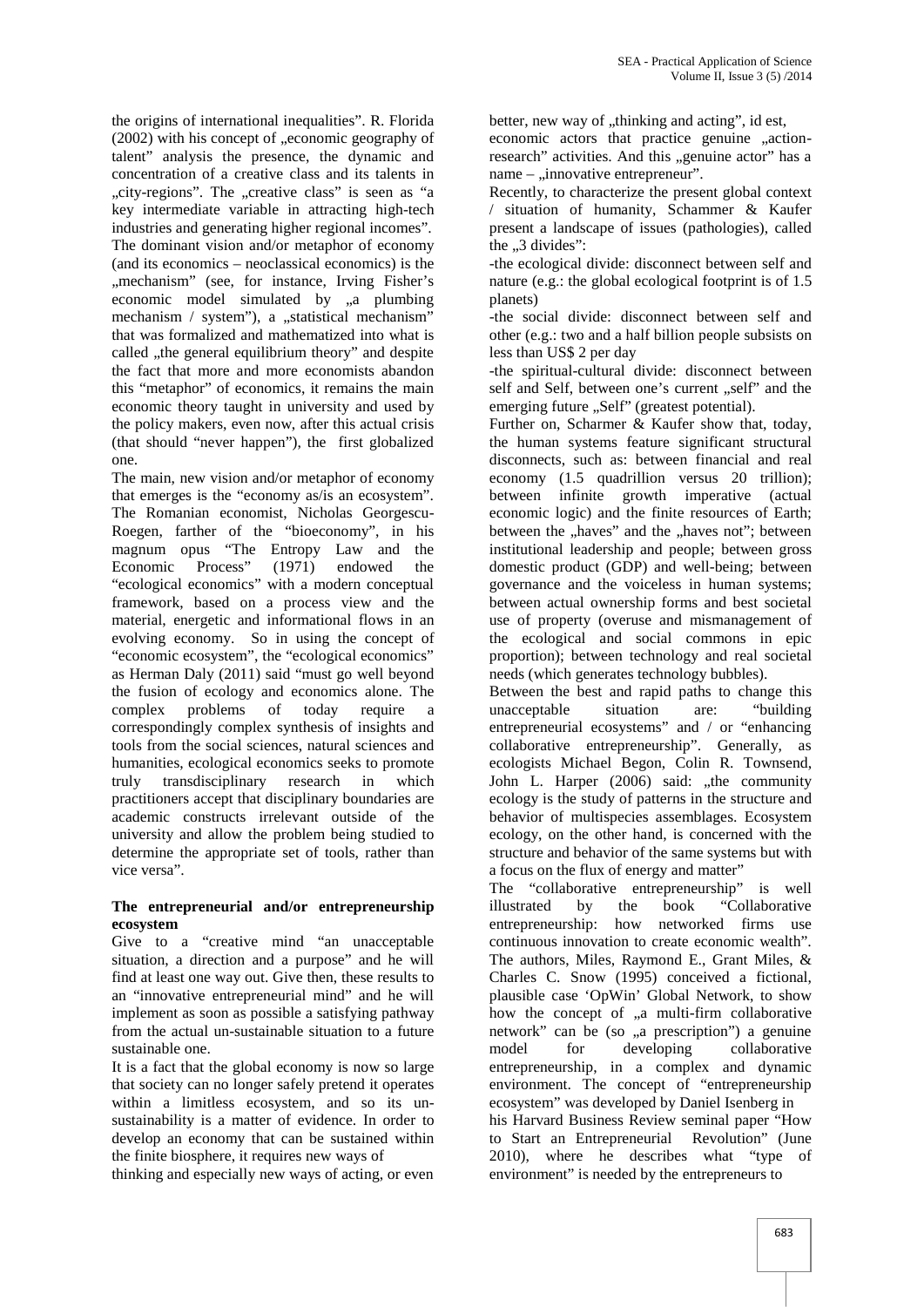flourish. In isolation each entrepreneur has little chance to survive, but in friendly, supportive ecosystem his chance is bigger. His recommendations for creating an "entrepreneurship ecosystem" are simple and effective: (1) stop emulating Silicon Valley; (2) shape the ecosystem around local conditions; (3) engage the private sector from the start; (4) favor the high potentials; (5) get a big win on the board; (6) tackle cultural change head-on; (7) stress the roots; (8) don't overengineer clusters; help them grow organically; (9) reform legal, bureaucratic and regulatory frameworks. If we look at these recommendations with a fresh eye, and having in the background the action-research approach, we better understand that "a genuine entrepreneur is in fact a generic actionresearcher" or vice-versa.

The suggestions made by Peter Vogel (2013) in his "The Employment Outlook for Youth: Building Entrepreneurial Ecosystems as a Way Forward" are interesting and valuable: the process is complex, risky, cost-intensive, requiring expertise as well as patience; each ecosystems is unique; developing an ecosystem requires a joint effort (neither top-down government-driven initiatives nor bottom-up individual-driven initiatives can alone create effective ecosystems – it requires a joint initiative with both; holistic and supervised implementation; dynamic bureaucracy, entrepreneurial ecosystem require dynamic and iterative processes; building an entrepreneurial culture.

We also mention here, in connection to an entrepreneurial ecosystem, two other seminal books that are focusing on the idea of "start-up":

• at national level - Dan Senor and Saul Singer  $(2009)$  - "Start-up Nation: The Story of Israel's Economic Miracle;

at regional-city-community levels, Brad Feld, (2012) – "Startup Communities: Building an Entrepreneurial Ecosystem in Your City, Wiley

The vast majority of net new job creation in the last 30 years has come from new startups--specifically companies created during this time frame. As the global economy continues to struggle, entrepreneurs, through new startup companies, are leading the way in creating new innovations, new products and services, and new jobs. At the same time, they are rejuvenating the economies of many cities around the world as they create the basis for the next wave of economic growth. There is a startup revolution happening throughout the world. Brad Feld in his "Boulder Thesis" lays out the four key components of a framework for this ecosystem: • Entrepreneurs must lead the startup community.

The leaders must have a long-term commitment.

The startup community must be inclusive of anyone who wants to participate in it.

The startup community must have continual activities that engage the entire entrepreneurial stack

#### **The need of genuine talents to give life to the collaborative poles to develop a sustainable entrepreneurial ecology**

Humans (with their talents, skills, motivations, etc.) and their learning are the most important drivers of a sustainable knowledge based economy, especially if they are clustered in "city-regions" and they collaborate in entrepreneurial ecologies. Learning, learning policy and innovation, as recently showed Joshph Stiglitz & Bruce Greenwald in their seminal book "Creating a Learning Society – A New Approach to Growth, Development and Social Progress" (2014), are the main drivers of sustainable economic development. In this context the caducity of the "Washington Consensus policies", that were predicated (or better, are still predicated) on the assumption that markets, by themselves, are efficient, and that therefore the major source of inefficiency or mal-performance of the economy arises from government interventions, becomes evident. So, with the words of the authors, ..the first item in the reform agenda is to eliminate. these interventions with the market. The only (or at least the main) economic role of the government was to ensure price stability and property rights (including the enforcement of the contracts). Thus the Washington Consensus, and the ideology on which it was based, gave short shrift to market failures. When they grudgingly admitted to market failures, they suggested that government was not capable of correcting these market failures, because of "political economy" raisons."

And, as further on showed Stiglitz & Greenwald, "in there aversion to industrial policies, the Washington Consensus policies focused on static efficiency. They did not even consider the consequences for innovation and learning. If there were learning and technological progress, it was assumed to be exogenous, outside of the purview of policy, and certainly outside the purview of the economic policies on which they focused. That this was so was striking, given the observation that development is so much about learning and economic transformation ."

The innovation and economic growth in a cityregion, are, according to Florida, directly proportional to its openness to creativity and diversity, summarized into his "3 Ts" of economic development: talent (the percentage of the population with a university degree), tolerance (the percentage of the population born outside the country) and technology (the percentage of jobs in the high-tech sector).

Florida developed four variables to measure the performance of city-regions and determine their position in the creative class ranking: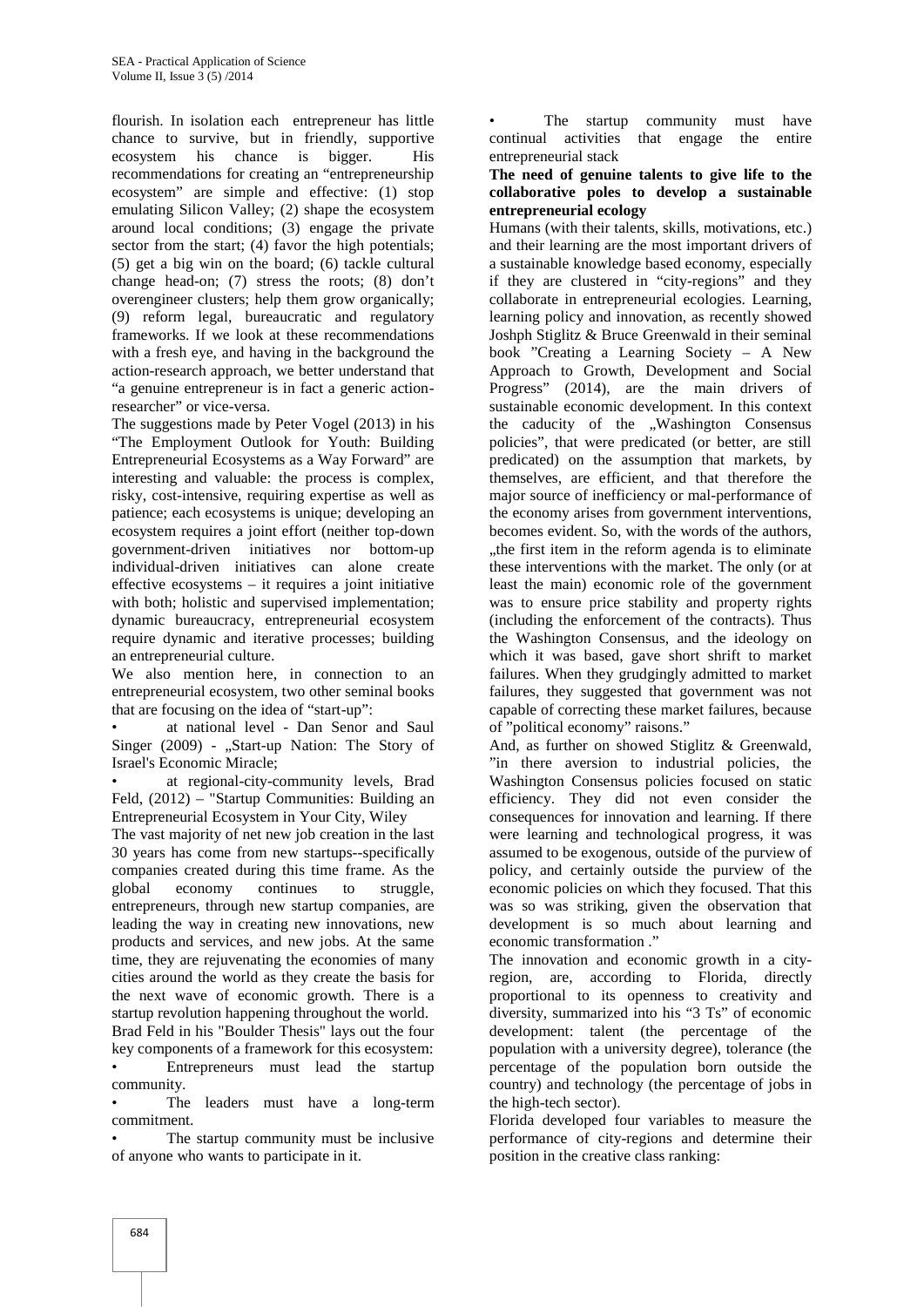the Talent Index, which is the percentage of the population (20 years and over) with a bachelor's degree;

the Bohemian Index, which measures employment in artistic and creative occupations;

• the Mosaic Index, which is the percentage of the population that is foreign-born; and

the Tech Pole Index, which reflects a cityregion's degree of specialization in technologyintensive activity.

#### **Towards an ecology of finance to fuel the entrepreneurial ecology**

The evolution of the phenomena in the last years showed us, once again, that when the finance do no longer support the economy (finance as a service to the true economy), and transforms itself into a "gambling, casino finance" that dominates the real economy, will sooner or latter trigger a (global) economic crisis.

In order to change the "financial system" in a right direction, first it is necessary to understand how it works, what it is its role and what are the functions, etc.

One of the genuine and interesting proposal to reform and to transform the financial system was done by the "New Economics Foundation", that built on the work of Nobel Prize winning economist, Robert Merton (1995), who identified the six core functions of the financial sector in the economy. Finance needs to provide:

• A payments system for the exchange of goods and services.

• A mechanism for the pooling of funds to undertake large-scale enterprise.

• A way to transfer economic resources over time and across different regions and industries.

• A tool to manage uncertainty and control risk.

• A signpost providing price information, helping coordinate decision-making in various sectors of the economy.

• A solution to the problems of asymmetricinformation and contradictory incentives – when one party to a financial transaction has information that the other party does not.

In combination, these six functions add up to the primary function of the financial system. By adapting Merton's formulation in the alternative White Paper of the New Economic Foundation, it may be describe as follows: "To facilitate the allocation and deployment of economic resources, both spatially and temporally, to environmentally sustainable activities that maximizes long-term financial and social returns under conditions of uncertainty"

Within this approach, it is also needed to develop investment models to determine what sustainable entrepreneurial projects to finance. One of the most interesting models is "Democratizing

Entrepreneurship Village Capital's Peer Selection

Model" used by the venture capital – Village Capital (a nonprofit that operates business accelerator programs for game-changing entrepreneurs worldwide. It also operates an affiliated investment fund that invests capital using a unique peer selection model where the entrepreneurs themselves choose who will receive catalytic funding in their cohort)

In using this model, as Ross Baird (2013) said: 'Rather than asking analysts, judging panels, and prize committees to deem which innovations are worthwhile, our model empowers the innovators themselves to decide which ideas go forward and receive funding. After successfully completing 15 programs around the world and investing in 30 companies, I can say with confidence that democratizing the entrepreneurial process leads to stronger results – at a fraction of the cost of traditional investment models". So, the ethos of community is embedded, by making direction setting bottom-up and outside-in and by experimenting more often and more cheaply.

#### **The Romanian case**

Romania is now in a very difficult situation. No matter from which perspective you look, a broader one (territorial capital perspective), or narrower one (only human capital perspective), it is in the worst situation: negative balance flow of human capital and a decline in the number of researchers.

Only Romania suffers both of a chronic brain drain and of a persistent decline in the number of researchers (see below Figures. 1 and 2). According to the World Bank, in 1996 the number of researchers per hundred thousand inhabitants was 133.6, and in 2012, Romania has only 82.8 researchers per thousand inhabitants, which is the lowest figure in Europe. The next country, Bulgaria, records an almost double number of researchers, 155.2 per hundred thousand inhabitants.

This highlights an extremely precarious situation of Romanian human capital, able to become innovative entrepreneurs. So the potential to generate and succeed in local entrepreneurial projects, especially regarding growth start-ups, is very low.

So we can speak, of an extremely negative situation of Romania in terms of "transforming" native human talents into skilled entrepreneurs. Entrepreneurs are very special types of thinkers and learners – they specifically use nonlinear (intuitive, creative, emotional, informal, action-oriented) thinking and learning styles and rarely linear (analytical, rational, logical) styles. Pragmatically, entrepreneurship can be viewed as a way to respond to environmental, cultural, social, legal, economic, financial, managerial, technical, etc . challenges. That is, it can be viewed as an action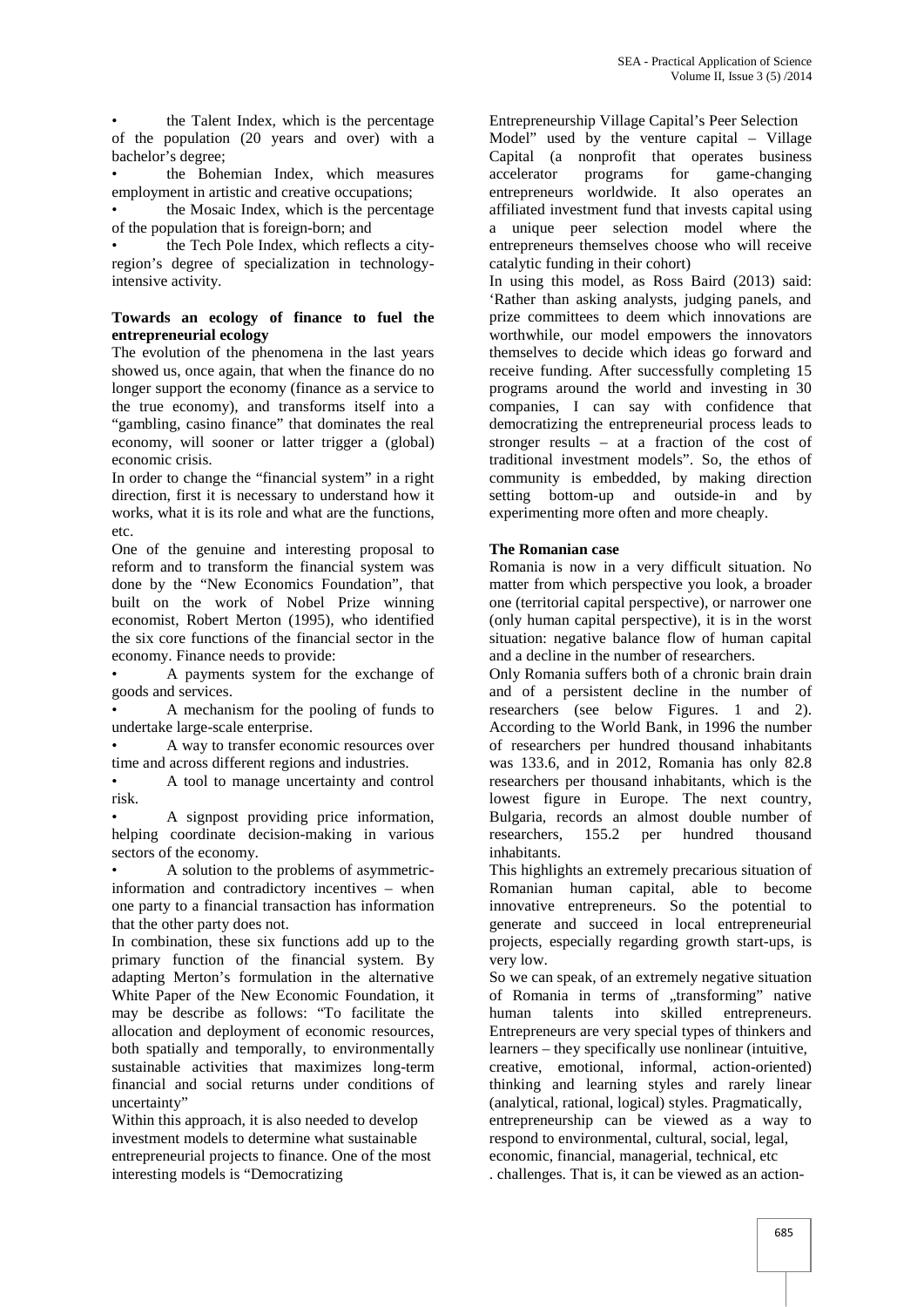learning process in which the will factor plays a major role and in which specific intrinsic (passion) and extrinsic motivations are decisive. As Lebret shows, the (innovative) entrepreneur needs "passion and ambition; [a] pioneering spirit which accepts uncertainty and risk-taking, which tolerate failure; innovation via a trial and error process; [a] feeling of urgency and patience from the social environment; rapid growth and [a] critical mass; motivation, hard work, connections, personal networks, mentors;...experienced teams backing the founders and motivated by [an] optimized capital structure".

In addition to learning and assimilation of the specific knowledge and practices, emotional aspects, those related to the will, confidence and courage, that cannot be treated purely rational in the formal education, are essential features to be cultivated during entrepreneurial education.

Therefore the entrepreneurial learning is viewed from a broader perspective, in order to capture the unassisted learning components (informal), and the metacognitive specificity of entrepreneurs

#### **Conclusions**

Urgent and radical measures are needed to generate, or to create in Romania an environment favorable to the development of an innovative entrepreneurial or creative class. And these entrepreneurial or creative class. measures must constitute a coherent process system (collaborative network, ecology) in order to organically grow an efficient and effective entrepreneurial ecosystem.

#### **Reference list**

- [1] Baird Ross (2013) Democratizing Entrepreneurship Village Capital's Peer Selection Model (website: http://www.managementexchange.com/story/d emocratizing-entrepreneurship-village capitals-peer-selection-model)
- [2] Begon, Michael. Colin R. Townsend, John L. Harper, (2006), Ecology : from individuals to ecosystems, Blackwell Publishing Ltd, p.467
- [3] Daly, Herman E and Joshua Farley.(2011) Ecological economics : principles and applications, 2nd edition, Island Press
- [4] Florida, R., (2002) "The Economic Geography of Talent", *Annals of the Association of American Geographers* 92, 4)
- [5] Merton R (1995) 'A functional perspective of financial intermediation' *Financial Management* **24**(2)
- [6] Miles, Raymond E., Grant Miles, & Charles C. Snow (2005) - Collaborative entrepreneurship: how networked firms use continuous

innovation to create economic wealth, Stanford University Press

- [7] PERROUX François, (1991), La notion de pôle de croissance , in L'économie du XXe siècle, Grenoble
- [8] Phelps, Edmund S. (2007a). "Macroeconomics for a Modern Economy." *American Economic Review* 97
- [9] Phelps, Edmund S. (2007b) , Edmund S. Phelps's (unsigned) summary of the Aims and Scope of Capitalism and Society, posted at http://www.bepress.com/cas/aimsandscope.ht ml (February 27, 2007)
- [10] Scharmer, C. O., & Kaufer, K. (2013). Leading from the Emerging Future: From Ego-System to Eco-System Economies. Berrett-Koehler Publishers
- [11]Stiglitz, J & Bruce Greenwald (2014), Creating a Learning Society – A New Approach to Growth, Development and Social Progress" Columbia University Press
- [12] Vogel, Peter (2013) The Employment Outlook for Youth: Building Entrepreneurial Ecosystems as a Way Forward, Conference Proceedings of the G20 Youth Forum 2013, St. Petersburg, Russia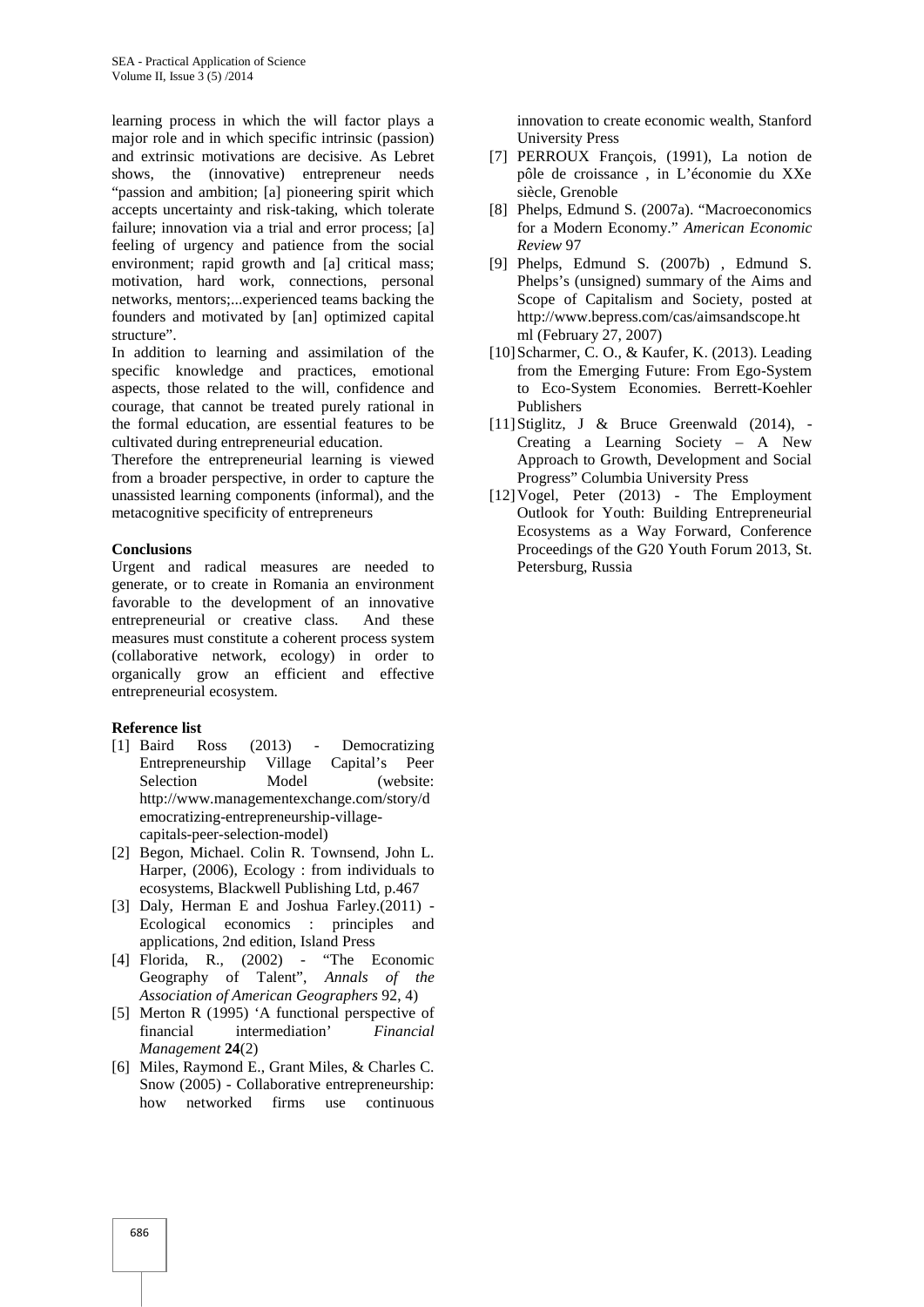*Appendices Figure nr. 1 - Researchers' weight and specialists balance flow in 11 EU countries* (top 3 performers and top 8 negative-performers)



*Source: EUROSTAT, 2014*

*Figure nr. 2 - The evolution of the number of researchers in Romania in the period 1996 – 2012*



*Source: INS, 2014*